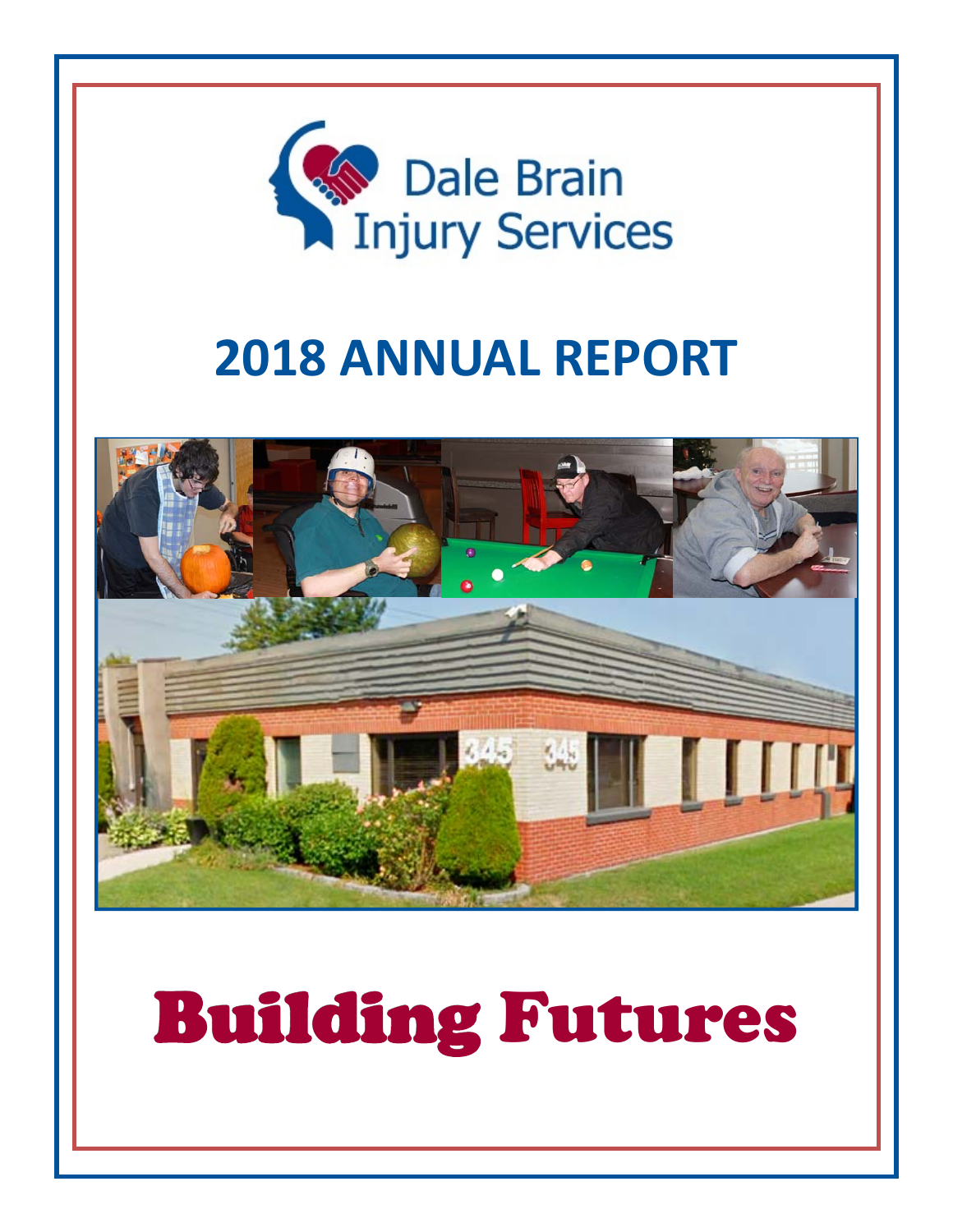### Building Futures

Building futures has been the vision of DBIS since its inception as "The Dale Home". Every few years we revisit this vision statement to see if it needs to be revised or changed completely. Each time we do this we have a renewed sense of how current it remains, and how important our work is in the lives of those we support and their families and friends. Our services offer our clients hope for a future, it may not be the future they originally envisioned, pre brain injury, however it is a future that includes finding their maximum potential, their best quality of life.

Almost 2 years ago I began to think about 'building futures' in a more concrete way. Looking at all of our escalating operating and capital costs, our large and ever growing waiting list, the inefficiencies, communication challenges, and unnecessary duplication across many sites, I had a vision, of a new building where we could consolidate all of the offices and programming, bringing us together into one place. This would not only enhance our communications, and improve efficiency so we could deliver services to more clients with the same level of staffing, it would also increase opportunities for us to expand programming to more evenings and weekends for all clients across the London area, and offer more unique and innovative program experiences for clients where they could: participate in a variety of therapeutic and recreational activities; generate more peer support opportunities both formally and informally; and be a safe and welcoming place to experiment, and take risks testing new skills and developing new relationships.

*"Learning, finding friends, keeping busy, a place to go where people understand me, have some fun"* **What our clients say about aƩending DBIS Programming.**

As usual when a group starts brainstorming an idea, creative synergies emerge, and as a Leadership Team we expanded my original vision for a 'new' building – a DBIS consolidated location- to a hub model where other community partners could join us: for an afternoon to run a group; for a day each week or month to offer supports, and be available to our clients and/or theirs; or have a permanent office space for partners to deliver services that would expand the options available on site for seamless services to our clients and theirs, as well as to people from the local 'neighbourhood'.

We are so pleased that we were able to work with one of our long time and valued partners, Rob Secco of SDI Builders, to bring this new *Building* **Futures** vision to life. He purchased the building on Saskatoon Street and is working with us to renovate the space specifically for our use. We have a long term lease and look forward to all of our offices and group services programming being together, and exploring the breadth of possibiliƟes the site can offer. '*If you build it, they will come*'.

We look forward to seeing you at our Grand Opening – watch for a date TBA!

*Sue Hillis, ExecuƟve Director*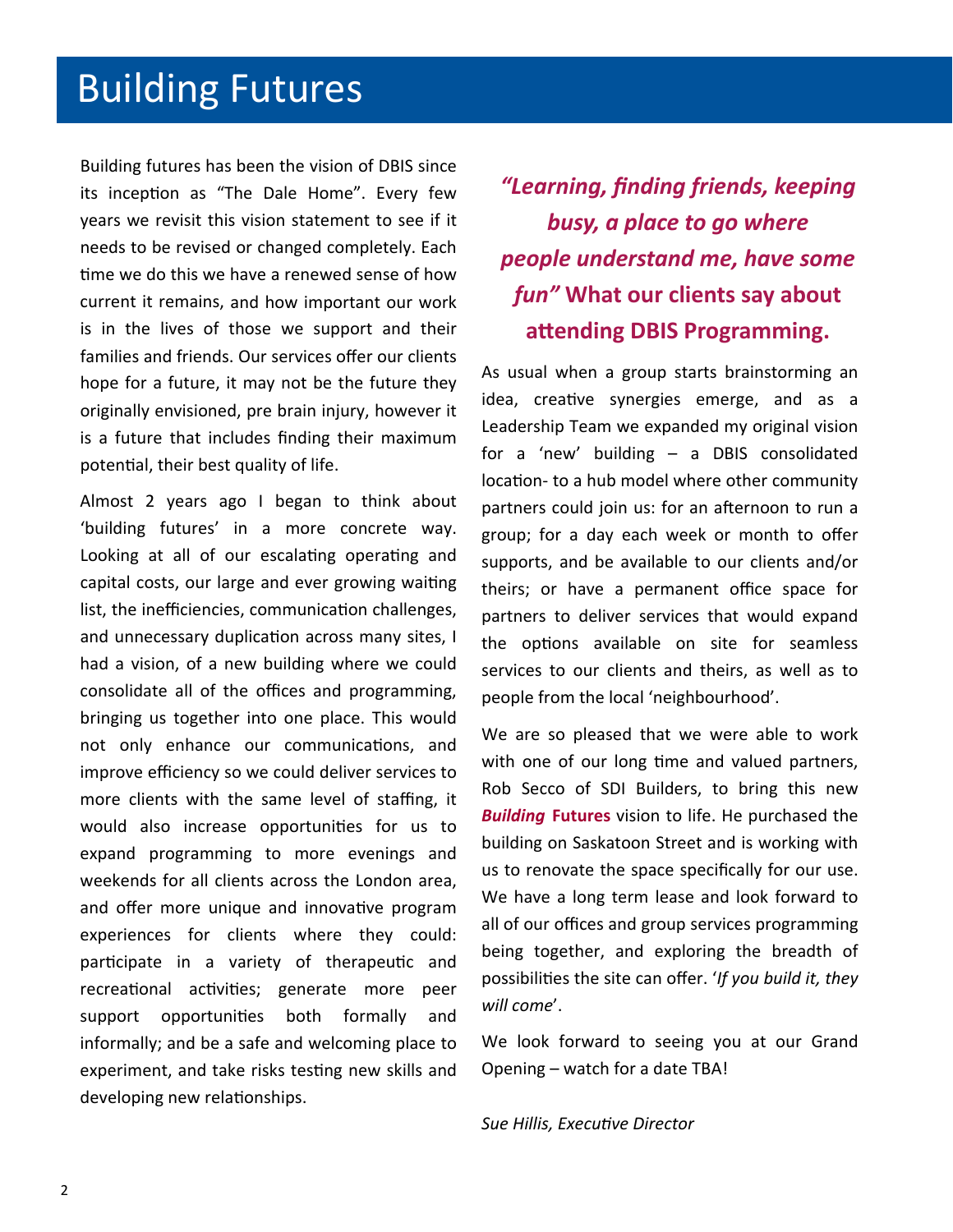### Services Summary

Assisted Living: We were fortunate to receive additional funding from the South West Local Health Integration Network late in the fiscal year to open some transitional beds in our Assisted Living program at the Burwell Street site. This will also include a respite bed and the opportunity to provide short term intensive in-home services to help people through their transitions. We are continuing to implement the recommendations from our Assisted Living operational review to improve the services we provide at both our Nelson and Burwell locations.

**Outreach**: Numbers on the waiting list continue to grow, as well as continuing significant demand for clinical consultation services. We partnered with St. Joseph's Healthcare London's Community Stroke Rehabilitation Team on some pilot projects for in-home services for Stroke Survivors as well as some Aphasia Groups. We are hoping to do more of this work going forward.

**Day Services**: Cornerstone Clubhouse achieved many goals in their quality improvement work this year, which helped to increase membership and attendance, and overall improving the clients' experience. Our

Gateway to Connections program has nearly reached full capacity at its current location serving people with multiple and more complex issues. We are looking forward to moving into a larger Group Services programming space which will enable us to provide more opportunities for more people.

**Caregiver Supports**: In April 2017, Dale Brain Injury Services launched a caregiver support group to respond to caregiver needs. The first phase consisted of eight weekly sessions that focused on providing an opportunity to help caregivers improve their understanding and appreciation of their own losses as well as those of their loved one. Over four sessions, the goal of the second phase was to introduce strategies that have been proven effective in addressing the behavioural challenges of their relatives and/or partners after brain injury. New Caregiver Support Groups have been developed and will be starting in the Fall of 2018



the injury but also their caregivers. Dale Brain Injury Services has developed a series of three 8 week caregiver support groups for those who are caring for loved ones with an Acquired Brain Injury.



For more information contact: Nancy Docherty at 519-668-0023 ext. 319 or admissions@daleservices.on.ca 345 Saskatoon Street London ON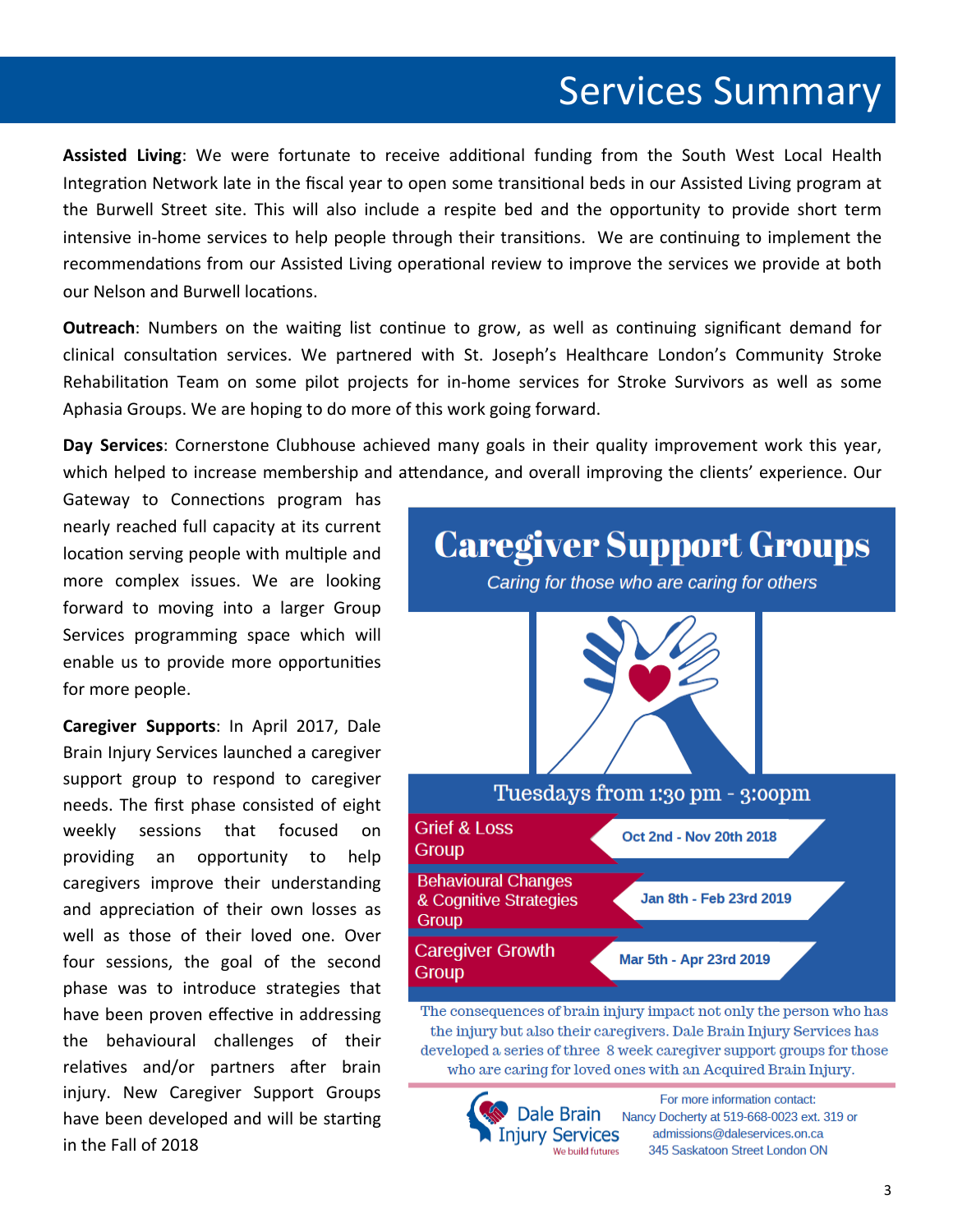# Message from the Chair of the

Another busy and successful year, as the organization continues to respond to the evolving needs of our clients and the healthcare system. We are very proud of what we accomplished in a financially constrained environment, thanks to the creativity, flexibility and expertise of our staff.



Sue Hillis *ExecuƟve Director*

The healthcare environment is ever changing, and subject to the priorities of government which can shift dramatically, depending on who is sitting in the seat of power. What never changes are the increasing numbers, and needs of our clients.

### **Next year is all about #RESET**

In the Winter of 2018, the Board of Directors and Leadership Team reviewed our strategic directions for the organization for 2018-19. The Strategic Directions act as our guideposts, or framework, for setting our goals for the year or two ahead. As part of the process we did an environmental scan, looking both internally and externally for cues to determine what the influences were on which way(s) to point our directions.

When we looked at all of the information from this environmental scan, we determined that a new service model and way of thinking about how we do business was required. As you can see outlined below many factors impacted our decision that the time was right to #RESET the organization.

#### **Why #RESET?**

*External pressures* – We have a large waiting list, we need to serve people sooner so they don't , which could increase and magnify their needs, we need to focus our services on what people really need and get it to them quickly.

*Overall Organizational Sustainability – We cannot depend on funding* increases as they are random, often politically motivated, and generally specified only for particular programs/services.

*To align with funders & system trends* – Our funders focus on 'value for money', we need to show that our services provide excellent outcomes for clients we support, and are a valuable asset to the healthcare system.



Nigel Gilby *President Board of Directors*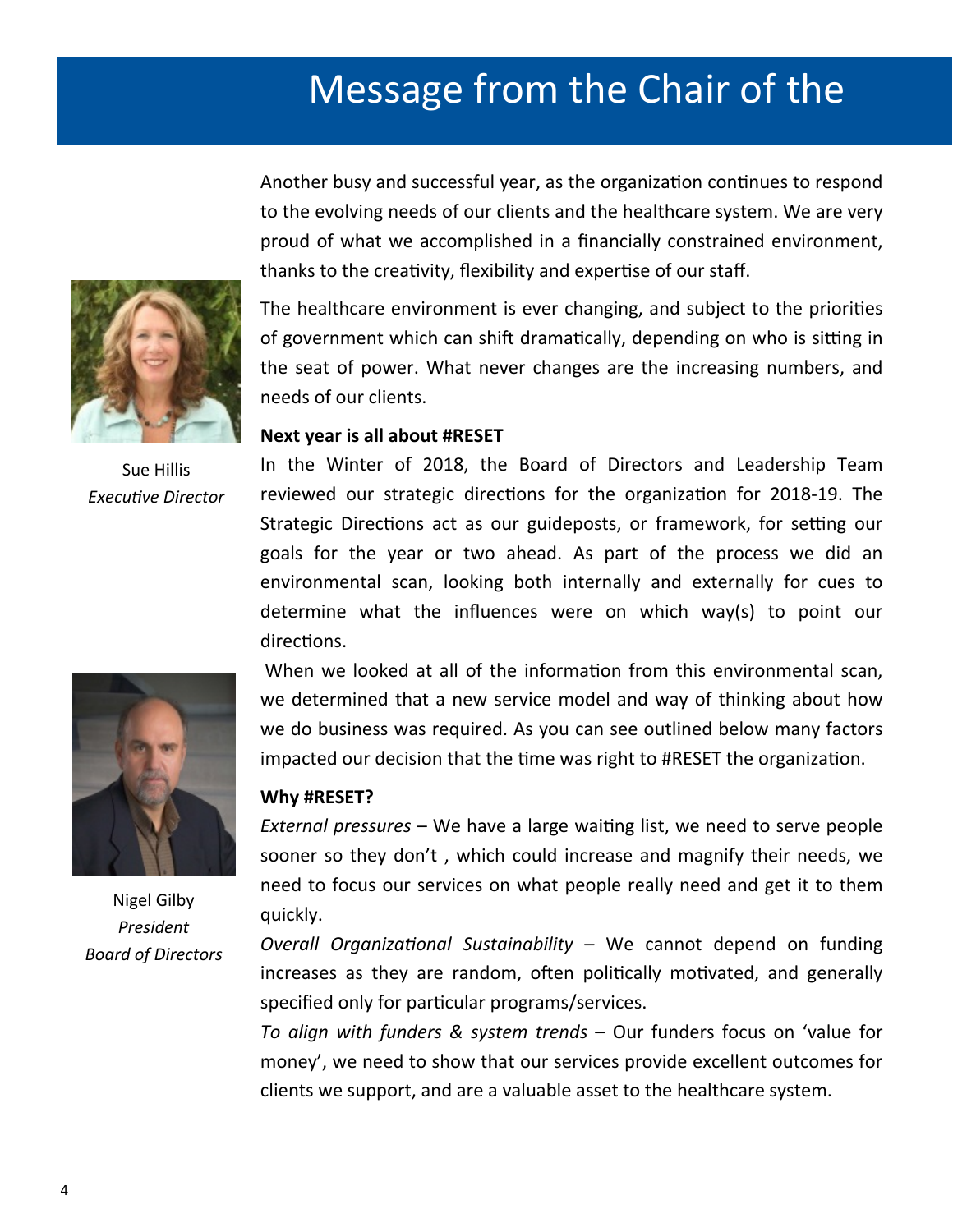# Board & the Executive Director

*MeeƟng more client(s) needs and increase efficiencies* – Changing the service model to deliver more services with the same staff helps us use the skills and experience of the staff most effectively and efficiently and enables us to work on eliminating a waiting list.

*Innovation and Revitalization* – Organizations need to continuously grow and change, using new technologies, new methodologies and creativity to better meet their 'customers' needs; and *Stay current* – We need to use evidence informed pracƟces that are based on the latest research on brain injury rehabilitation and community integration.

### **What will #RESET accomplish?**

Following are the objectives we have set out to achieve as we RESET. In order to realize these over the next couple of years we will engage in various activities that will be incorporated into our organizational work plan.

- By March 31, 2021, clients will no longer wait for service initiation.
- All clients will have regular assessments to determine that they are receiving needs-based services and have clearly defined goals.
- Levels of client and caregiver satisfaction and experience will be maintained or increase year over year.
- Post-discharge assessments and check-ins will occur 100% of the time and no more than 10% of clients discharged will require readmission for the same issue.
- Staff engagement and experience will improve.
- Indirect staff time will be reduced.
- Clients will reduce their dependency on staff and caregivers.
- Be Exceptional values and behaviours will be 100% implemented across the organization.
- Services and processes impacting clients will be co-designed 100% of the time.
- Unit Costs will be reduced.
- An increased number of clients will be served each year.

We look forward to seeing the results of this work over the next year, and the continuous improvements we are making to our services and processes to enhance the lives of the clients we support.

*Nigel Gilby and Sue Hillis* 

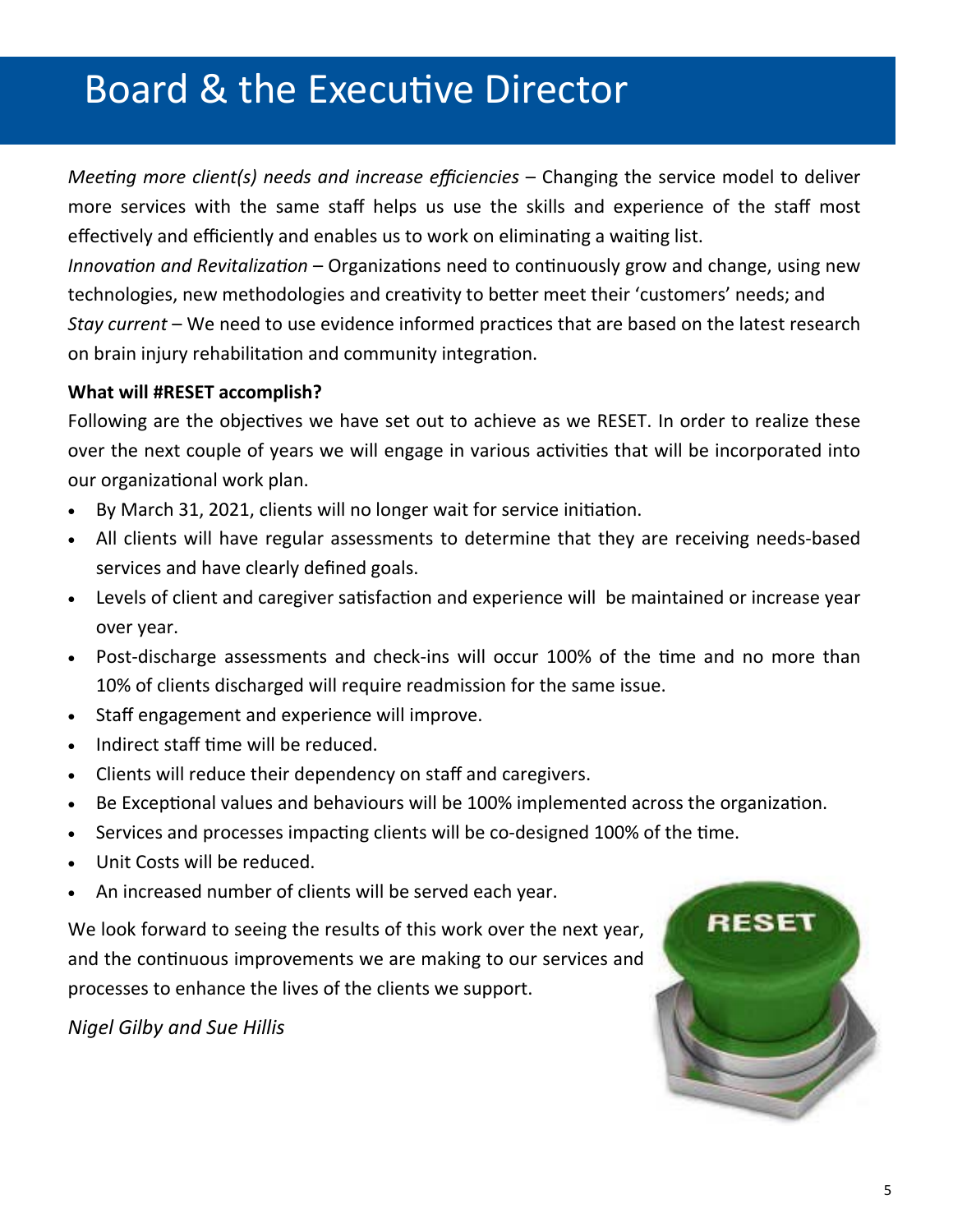# 2017‐18 By The Numbers

During the year, quarterly financial reports and financial statements were reviewed by the Finance Committee and the Board of Directors. In the spring of 2018 the 2017‐18 financial statements were audited by KMPG Chartered Accountants, providing an independent opinion on the financial position of Dale Brain Injury Services.

These graphs are a summary of the Revenue and Expenses for the year ended March 31st 2018. A copy of the fi‐ nancial statements are available upon request.



### **2017/18 Financial Statements**

**During the 2017/18 fiscal year, DBIS provided 2,308 student placement hours.**

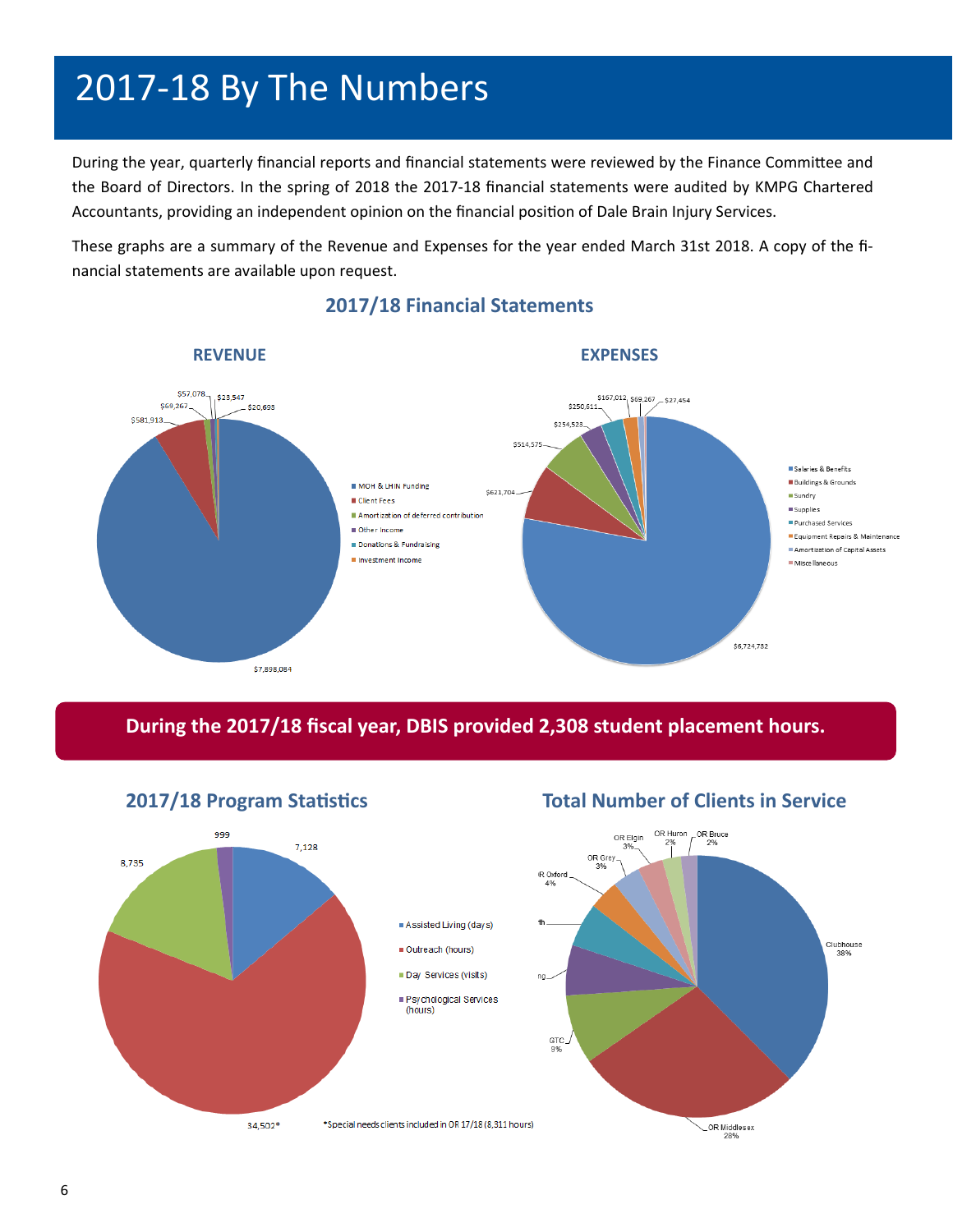# 2018 Client Satisfaction & Experience Survey



### 2018 Client Experience Rating (All Programs)



Surveys from 115 respondents across four programs (Assisted Living, Outreach, Cornerstone Clubhouse and Gateway to Connections) were returned 96 respondents identified themselves as having received help from one of these four programs and 14 respondents identified themselves as the caregivers of someone who has received help from one of these four programs.